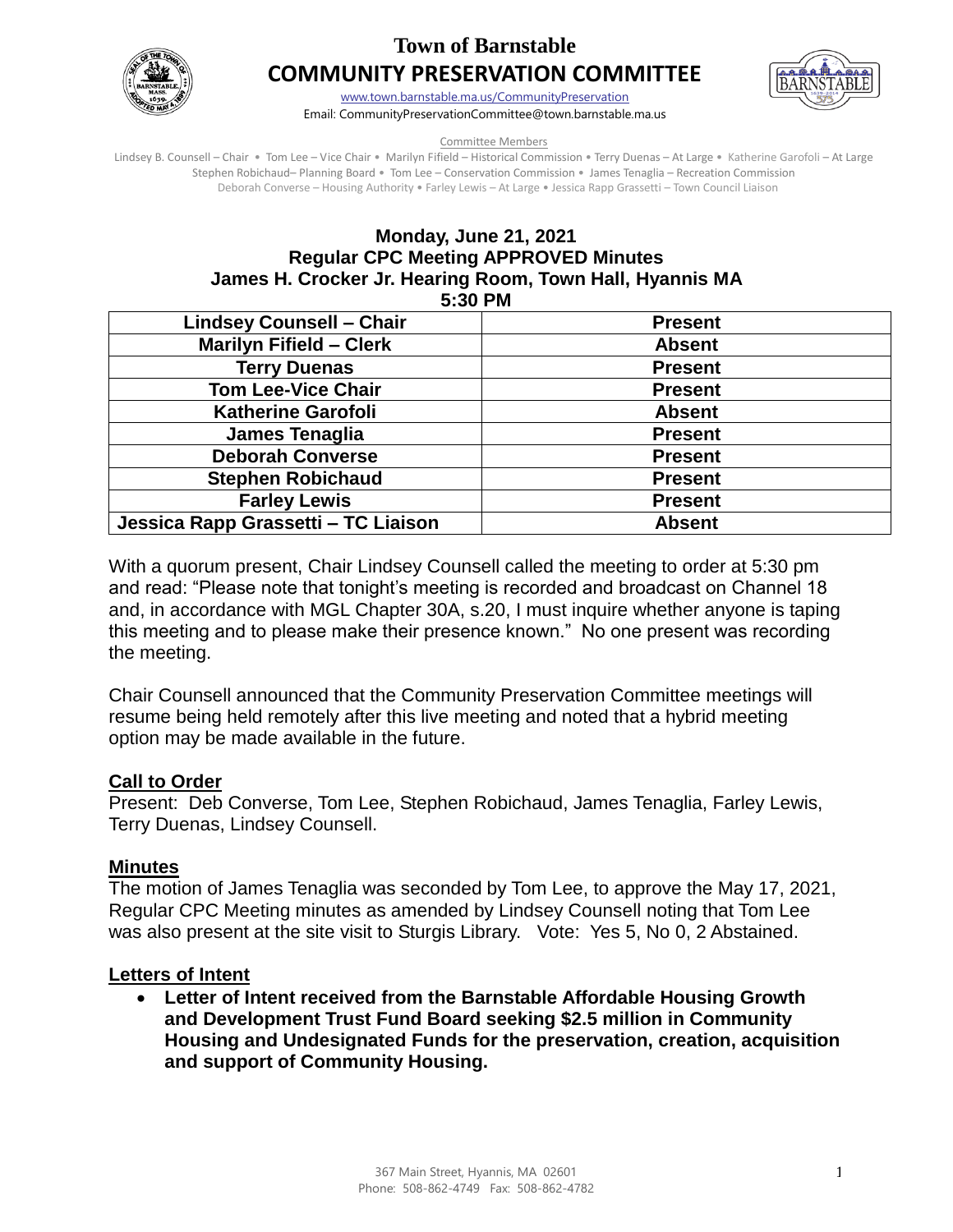Assistant Town Manager Andy Clyburn and Attorney Ruth Weil were present on behalf of the Affordable Housing Trust. Mr. Clyburn noted that the Affordable Housing Trust was created under G.L. Chap. 44 Sec. 55c and is explicitly eligible to receive CPA funds for Community Housing under the provisions of G.L.Chap. 44B of the Community Preservation Act. He explained that the lack of affordable housing in Barnstable for households at or below 100% of the Area Median Income (AMI) has been severely exacerbated by the pandemic. To respond to the ongoing affordable housing crisis, he said the Trust is seeking additional CPA funds to continue to focus on increasing Barnstable's affordable housing stock consistent with the Town's Housing Plans. He said that during the pandemic, the Trust issued a comprehensive Notice of Funding Availability (NOFA) and publicized the availability of funds and worked with the Town's Asset Management Division to identify properties that might be suitable for development of affordable housing.

He explained that the Trust has expended or committed to date \$1,794,569.11 of the CPA funds allocated to the Trust in the initial Application to address Barnstable's Community Housing needs. In April of 2020, he said, the Trust reviewed and approved an application from the Housing Assistance Corporation (HAC) for \$300,000 to provide support through a temporary rental assistance program to Barnstable resident individuals and families who were adversely affected by COVID-19 and whose income is at or below 80% of the Area Median Income (AMI). He added that the Trust was one of the first governmental entities to contribute to HAC's workforce relief fund and homelessness prevention programs before both the Federal and State governments contributed substantial funds to this effort. Under the grant agreement with HAC, he said, State and Federal funds are required to be utilized first, with any unused CPA funds returned to the Trust at the end of the contract. Additionally, he said, the Trust approved \$1.4 million to Standard Holdings LLC for a Community Housing project identified as Residence @ 850, a proposed multifamily housing development of 10 rental units at 850 Falmouth Road, Hyannis, to be affordable in perpetuity to individuals and families whose income is at or below 50% of the Area Median Income (AMI). And he said the Trust also voted to loan the Veteran's Outreach Center, Inc., \$90,000 with possible conversion to a grant for the creation in Dennis of five single-occupancy units for homeless veterans.

Mr. Clyburn reported that the Trust proposes to continue to make funds available to support gap funding where there is a shortfall of private and public funding in support of the development of affordable Community Housing for both rental or ownership. He said funds will also be available for predevelopment work for Community Housing to determine the viability of residential development on a particular site. Because of the large gap between the average sales price of a single-family home in Barnstable and what is affordable to a household with income at or below the AMI, he said the Trust has concluded that additional sources of subsidy would be needed to create a viable firsttime home buyers program, so the Trust is exploring programs with partners to significantly reduce the mortgage rate for first-time homebuyers when used in conjunction with CPA funds to help bridge the affordability gap. He added that the Trust is also proposing to continue to work with the Asset Management Division to help identify parcels that may be candidates for development of affordable housing and to see how Trust funds can be utilized to make these parcels shovel-ready for development. He said the Trust funding parameters are consistent with FY 2021 CPC Plan, the Housing Production Plan of 2016, the Local Comprehensive Plan, and the Town's Strategic Plan.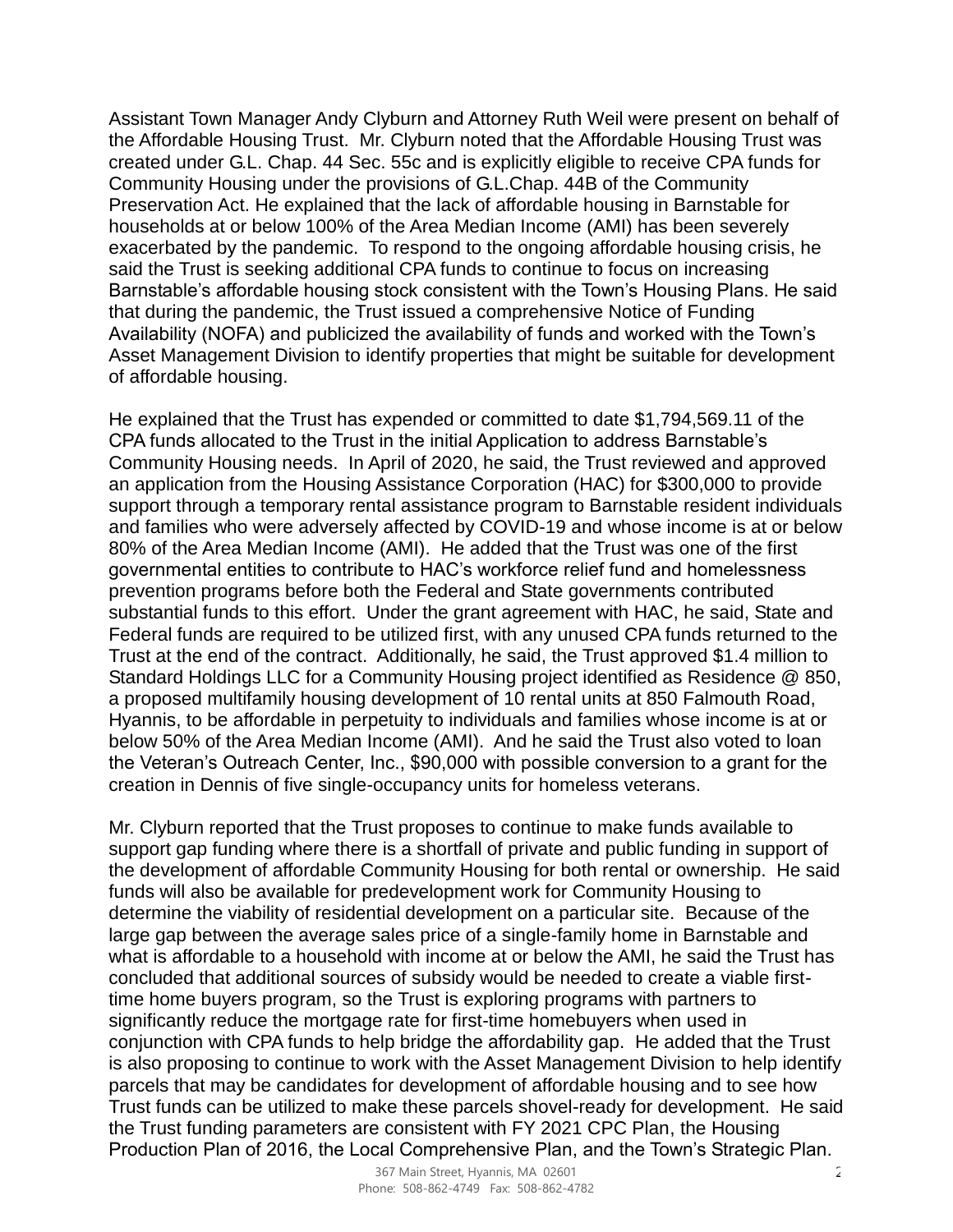In answer to CPC member inquiries, Mr. Clyburn said that both Dennis and Yarmouth voted to contribute some of their CP funds for the veterans' housing project located in Dennis, noting that the Trust looks at each project individually to see if it meets the adopted goals, and this project clearly did meet the goals. He confirmed that there is no legal restriction for the use of CP funds in other towns. Atty. Weil noted that only a small amount of the HAC funds had been expended, and they covered eligible recipients who did not qualify for State and Federal funding that had certain eligibility criteria. She said the final report from HAC is due at the beginning of July and will be shared with CPC. She explained that the veterans' housing loan is still open and may be turned into a grant if they find they need the funds. Regarding the Standard Holdings application, Atty. Weil explained that the Trust is at the stage of drafting the grant agreement and will be going to work with the primary funder, Mass. Development, to release their funds on a construction loan basis, with Mass. Development inspecting as the project progresses. Atty. Weil said that the Trust has received a request for \$65,000 for predevelopment costs basically to do site assessment and 21E if that is necessary, so the developer can evaluate if the site is appropriate, and she confirmed that this would be a shared cost. If the cost of the evaluation results in development of affordable housing on the parcel, she said that will be part of the Trust's contribution, but if it is not, then the CPA funds will return to the Trust. Atty. Weil confirmed that a consultant was hired to examine the *pro forma* for the Standard Holding LLC project.

Mr. Clyburn assured that a budget will be included if the Trust returns for a full Application, adding that the Trust anticipates many more requests for Trust funds to bridge increasing housing, land, and materials costs. He explained that there is an active list of Town-owned parcels that the Asset Management Division has looked at, with a handful of potential parcels brought forward to the Asset Management Committee. Then, he said, there were 4 or 5 parcels that were brought forward to the Trust, but he said it is difficult to find one that is shovel-ready, and especially one that is on the sewer line. He said the Trust has identified one Town-owned parcel at 1200 Phinney's Lane adjacent to the Police Station that they are actively engaged in planning now, with a development firm analyzing the parcel for development or sale and presenting a few different development scenarios on the Affordable Housing Trust agenda the following Friday. Atty. Weil explained that payment for this development analysis is coming from the sale of other parcels, not from the CPA funds transferred to the Trust, although they could have been.

**Motion was made by James Tenaglia and seconded by Stephen Robichaud to move the Barnstable Housing Growth and Development Trust request for \$2.5 million to Application phase. Roll Call vote: Farley Lewis - yes, Stephen Robichaud - yes, James Tenaglia - yes, Tom Lee – yes, Deb Converse - yes, Terry Duenas - yes, Lindsey Counsell – yes. Motion passed unanimously: 7 yes, 0 no.**

 Application from the Cape Cod Center for the Arts, Inc., DBA The Cape Playhouse, Dennis, MA, for \$100,000 in Barnstable CP Historic Preservation funds for the restoration of the eastern side of the Playhouse. Project includes reshingling, trim replacement, installation of new gutters, downspouts and dry wells, new doors and sills, new staircases to the balcony, and window replacement or restoration. Total project cost is \$650,000, with secured funding of \$550,000. *Continued from March 15, 2021.*

The Applicant was unable to attend the meeting, and CPC decided to place the application on the agenda for the July CPC meeting.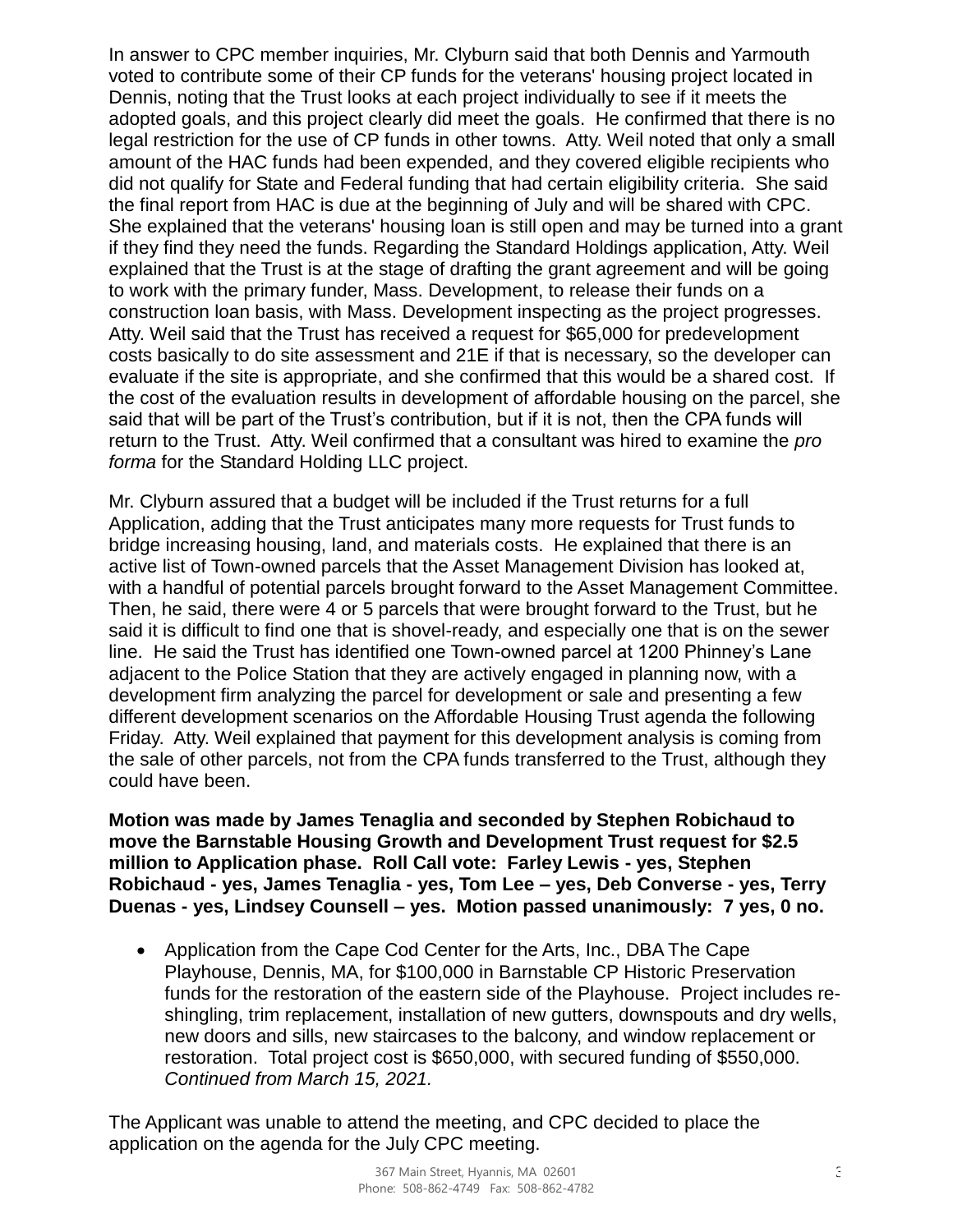## **General Public Comment**

None.

#### **Correspondence Received:**

 Report on the Affordable Housing/Growth & Development Trust Fund Activities relating to the Award of Community Preservation Funds from February 1, 2021, through April 30, 2021.

**Project Updates**: Chair Counsell provided the following Project Updates:

- Cape Cod Horticultural Society will submit an application in late summer.
- A Letter of Intent is anticipated from the Cotuit Federated Church after eligibility review.
- Mid-Point Community Housing Application Finalization of Housing Restriction in process.
- DPW Applications for Barnstable Hollow Playground and the Centerville Recreation Playground have been submitted to the Town Manager for upcoming Town Council consideration. Chair Counsell noted that March-June is the hardest time of the year for CPC Applications to get through the process, due to Council budget hearings.
- Barnstable Historical Society CPC Application has been submitted to the Town Manager for upcoming Town Council consideration, likely in July.
- The Application and Conservation Restriction from Barnstable Land Trust and Sturgis Library will be forwarded to the Town Manager for upcoming Town Council consideration.
- Barnstable Little League Application for Open Space/Recreation funds is anticipated for a future meeting.

## **General Discussion:**

- Request for an updated budget from Mark Milne for next meeting.
- CPC will ask Mark Milne to attend a future CPC meeting.
- Chair Counsell noted that the Barnstable Little League Application involves the need for utilities such as water and gas on the site.
- It was noted that the Barnstable Skate Park is not challenging and is underutilized.

## **Adjournment:**

**Motion was made by Tom Lee and seconded by James Tenaglia to adjourn the meeting. Motion passed with a unanimous vote of the 7 members present – Yes 7, No 0 – and the meeting adjourned at 6:01 p.m.**

## **Next Regularly Scheduled CPC Meeting – July 19, 2021**